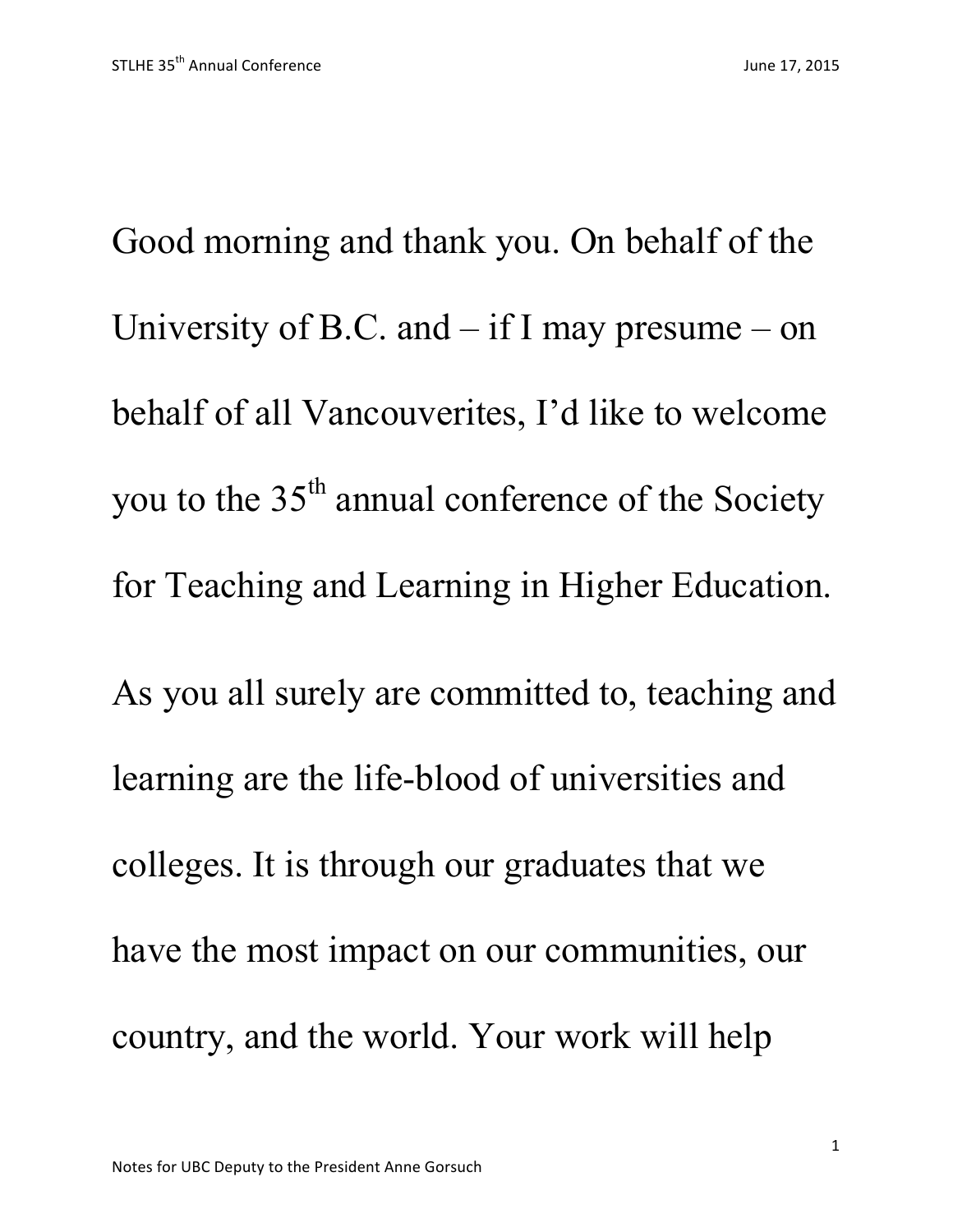ensure that we do all that we can to inspire, challenge, provoke, encourage, TEACH our students.

At UBC, where we are celebrating our  $100<sup>th</sup>$ anniversary, we've been looking back on our achievements – considering, for example, how we have innovated in teaching and learning. We started our first extension programs in 1917, and our first student exchange in 1987. We were innovators in online learning long before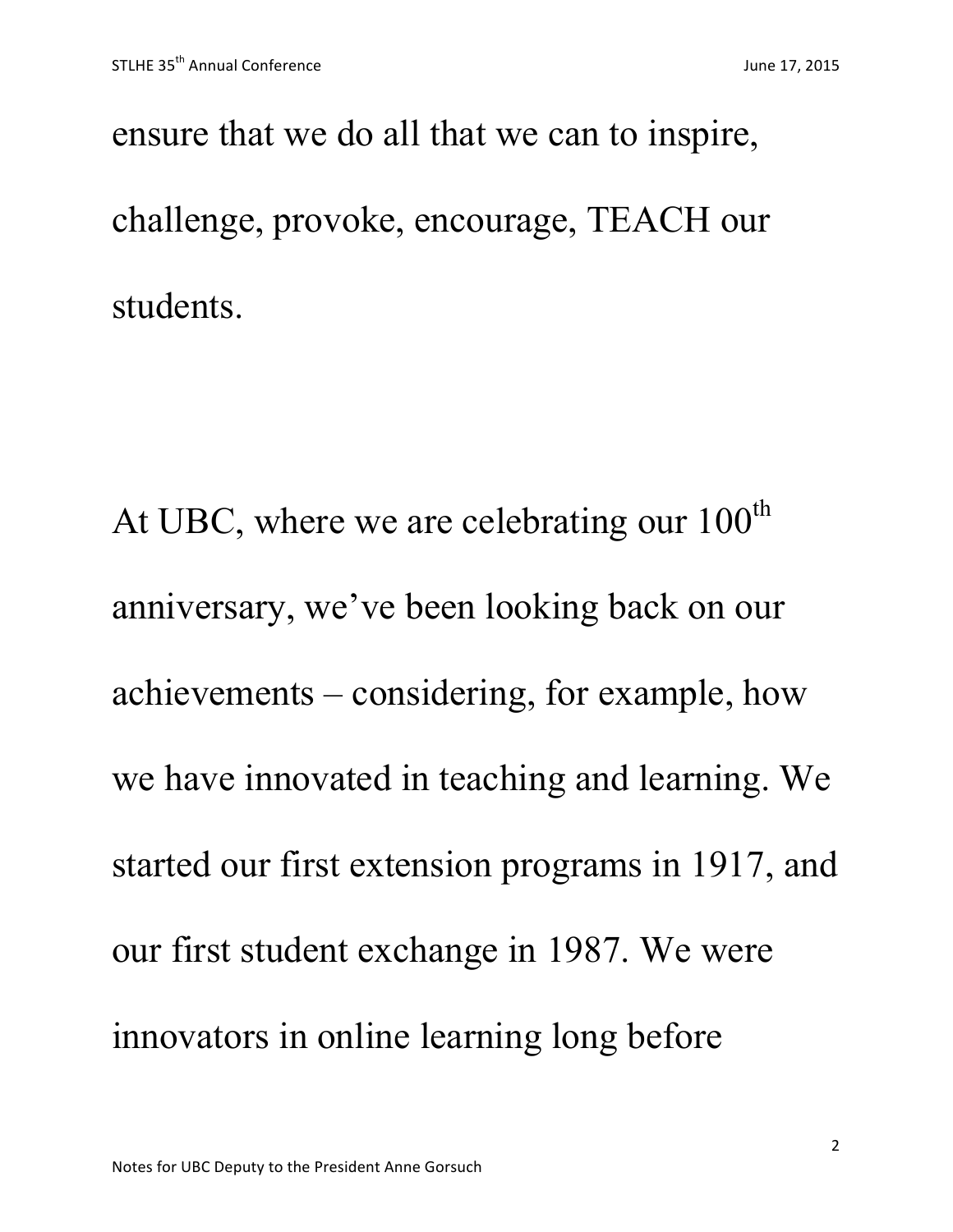MOOCs, and we are proud to be charter members of the edX partnership.

But we are also sharply aware that this is no time to leave the tuning of teaching and learning to chance. We – and here I mean all of us – need evidence-based, technology-enabled teaching methods that improve the learning experience for a broader student community, including nontraditional learners. We need to offer choice, to promise engagement, and to facilitate success.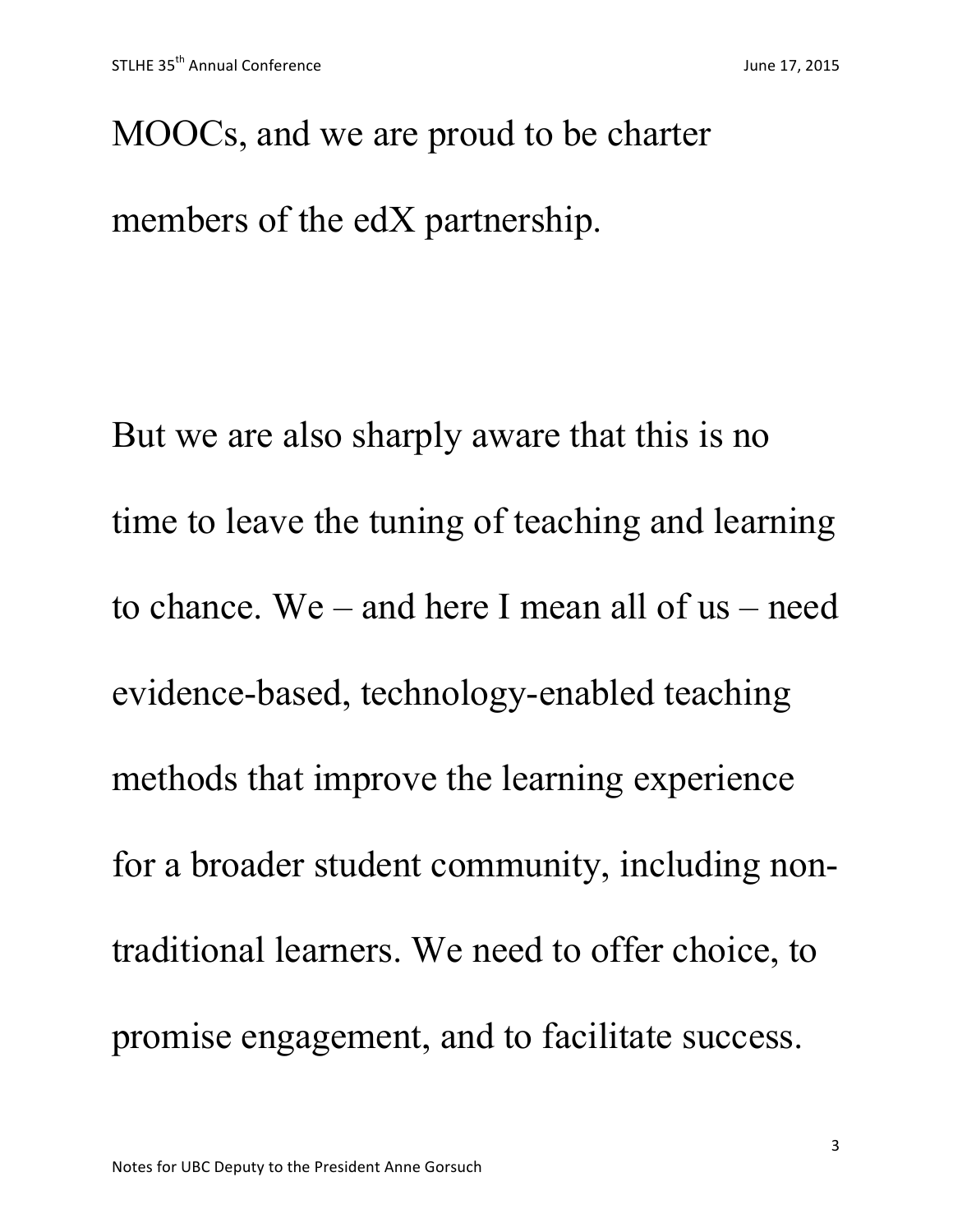To which end, we at UBC have established a Flexible Learning strategy, buttressed on six pillars, which I would like to share – slightly out of order:

Pillar Number 2 is **Expanded Career and Personal Education**. Our job – and our opportunity – does not end when a student walks off the campus with an undergraduate degree and a vague plan for life. We can help – we can enrich the lives of learners – for decades more. And we should. UBC is moving ahead on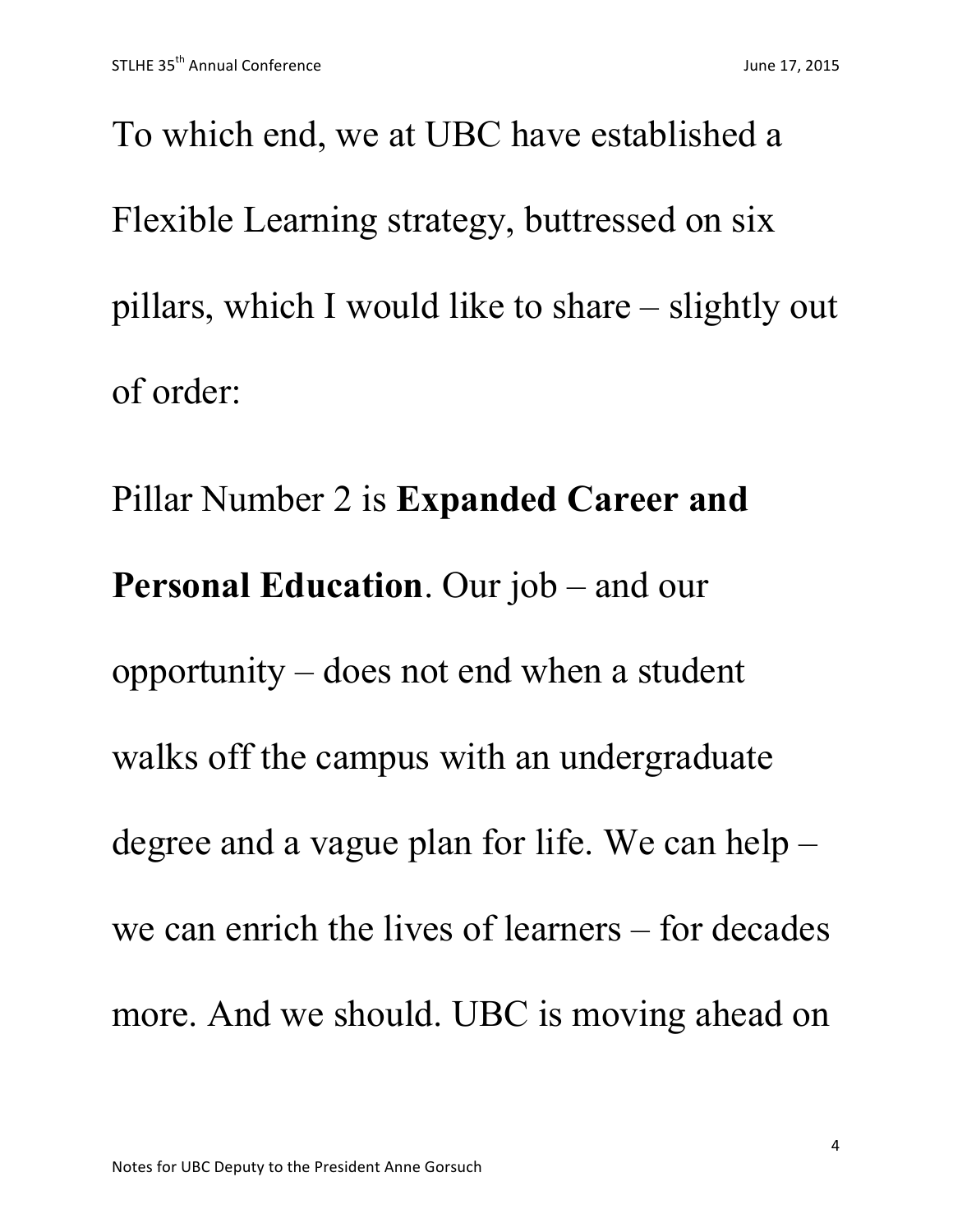this, but I want to warmly acknowledge SFU as a leader in the Vancouver community with its community engagement efforts and downtown campus.

Pillar Number 3 is **Improved Student Experience**. We've all heard the chatter about the internet making universities irrelevant. People can get all the information they want, for free; why would they pay money to come to our campuses? I believe that's a question that no current UBC student would ask; there is so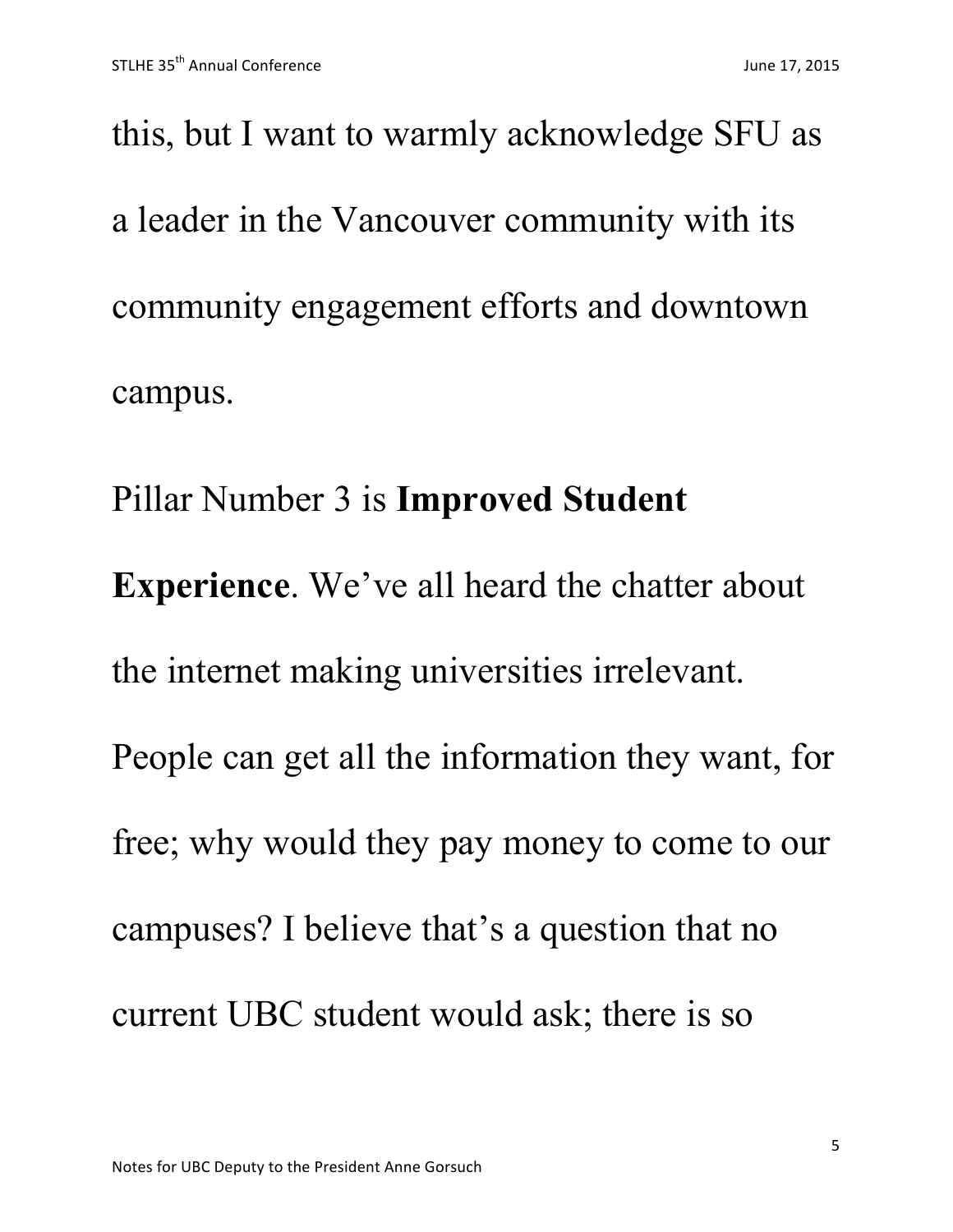much of value happening in every part of our organization and at all times of the day and night. But we can do better and, in deference to the skeptics: if we hope to survive, we must. Pillar number 4 is **Enhanced Personalization**. There are innumerable ways to arrange learning. Some universities have found success with a fixed-curriculum First Year. Others have stripped away the curricular straightjacket to give every student more choice in how they design their own learning. I suspect that we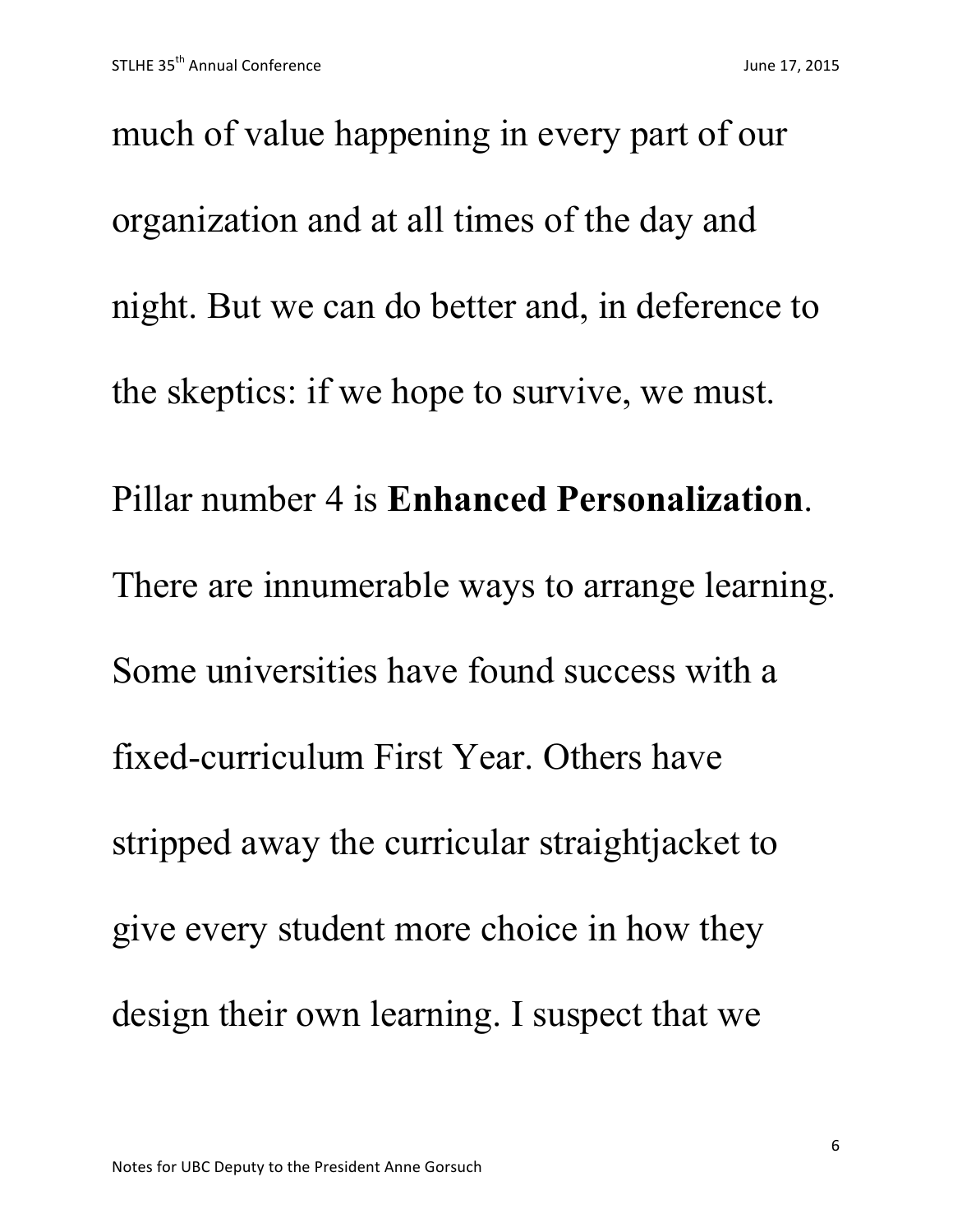need to search constantly for a balance, generally erring on the side of flexibility. Pillar Number 5 is **Extended Bridging Programs**, to make it easier to bring students into the fold.

And Pillar number 6 is **Strengthened** 

**Academic Partnerships**, to improve the quality and capacity of the fold itself.

Which brings me back to Pillar number 1:

**Transformed Teaching and Learning**.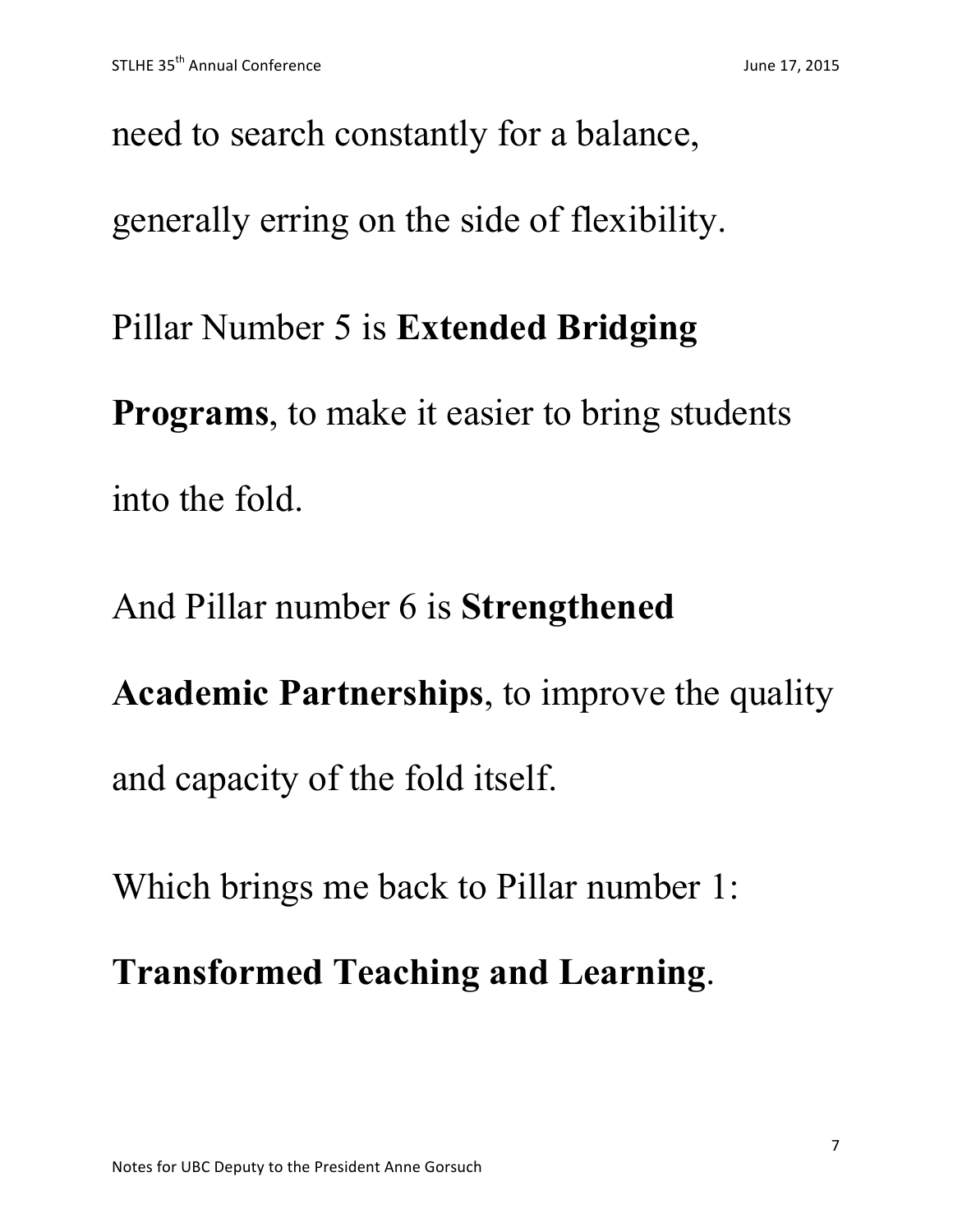This, of course, is not just a goal in UBC's strategy. It's why we are **all** here – not to remake the educational landscape wholesale, but to think consciously and constantly about our performance, to be tireless in finding ways to teach and learn more effectively.

Now, before I go, I'd like to make two pitches. First, I hope you can remember the url: "flexible.learning.ubc.ca" – that's flexible-dotlearning-dot-ubc-dot-ca. It's our Flexible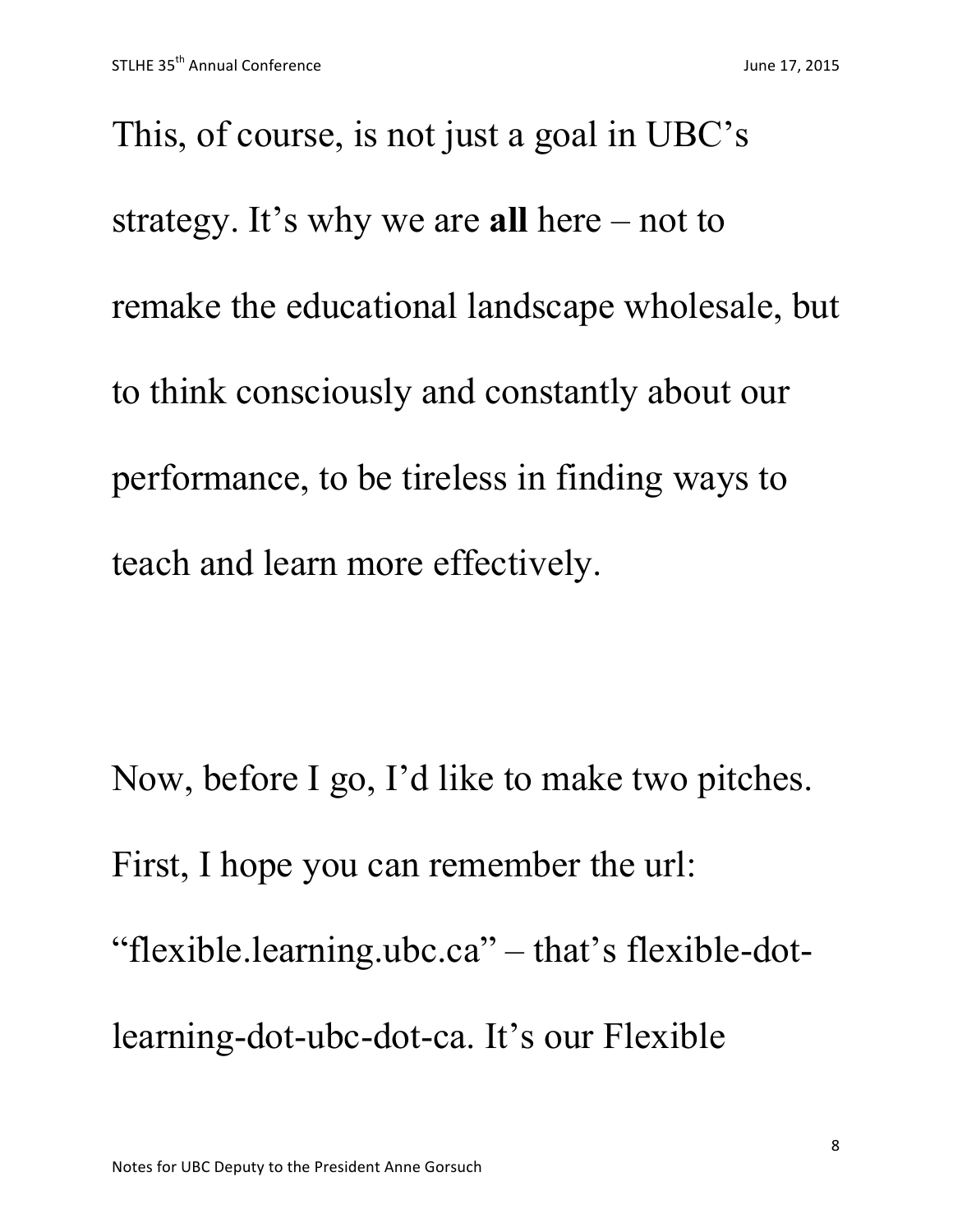Learning website and it has lots of links: to research, case studies, the Digital Learning Blog, and to relevant news and events.

Second, I want to mention our UBC2050 workshop coming this fall. It's part of our Centennial celebration, focussed on what teaching and learning will look like in 2050. You can watch the web site for details and, please, join the conversation.